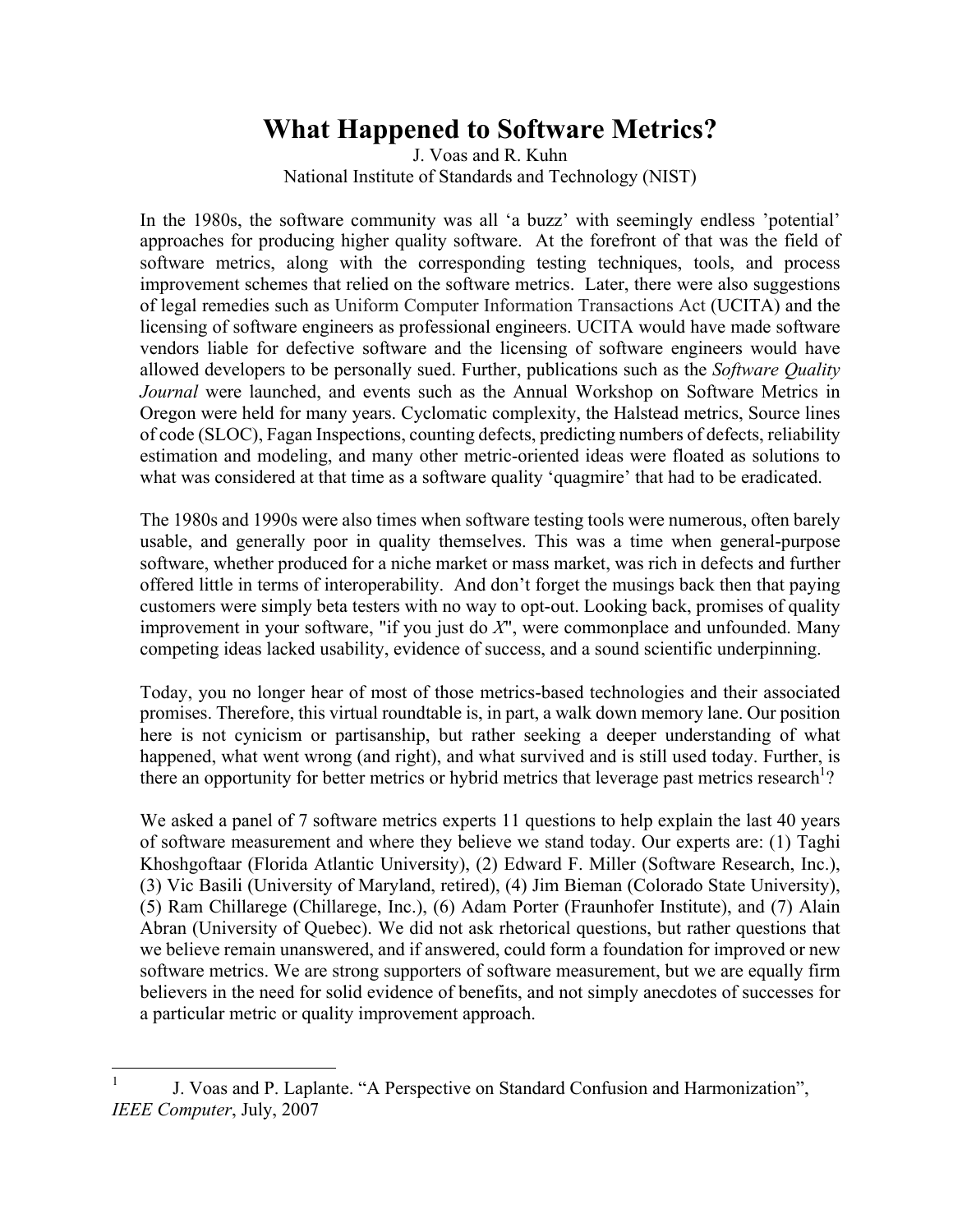#### 1. If you could only recommend one static software metric and one dynamic software metric, **what would they be, and why?**

 *Abran*: In most fields of knowledge based on quantitative information, such as accounting, finance, engineering and medicine, a very large number of quantitative ratios (or other formulae) are recommended for various contexts and purposes; nobody in these fields would expect a single measure or quantitative formula to be sufficient for analysis and decision making. All of these industries have invested considerably in defining very strict standards for basic measures and their various combinations, as well as in data collection and analysis to establish multi-dimensional industry benchmarks against which to compare.

 'metrics' can provide solutions to complex problems at almost zero cost. This is wishful thinking. From a more down-to-earth perspective, I recommend not one specific metric but a full set of measurement standards, as documented and recommended by the non-profit The software industry, by contrast, has mostly very unrealistic expectations that poorly defined International Software Benchmarking Standards Group (see www.isbsg.org).

 *Bieman*: There is no one static or dynamic metric for all organizations or purposes. Any recommendation for a measure depends on context. To answer this question for a particular organization, you need to know the goals for measurement and what questions that you want to answer.

 appropriate (see my answer to question 2). If you need to know something about design structure, there are numerous ways to measure code properties like coupling, cohesion, "complexity", etc. If you need to know how testable your system is, you can statically measure how many specified "test requirements" are contained in your system. For example, knowing the number of statements or branches can indicate the difficulty of achieving a particular level For static metrics: If you need to know how much software you have, a software size metric is of statement or branch coverage during testing.

 For dynamic metrics: Run time performance (time and space requirements) are clearly important for many applications. Another important and useful dynamic metric is the test coverage achieved for specified test criteria. Finally, the most important dynamic measure is the number and frequency of defects discovered (or failures reported) in a system after release.

 *Basili*: If you asked if I could recommend one physics metric what it would be? Is it mass, energy? You would immediately tell me it is a ridiculous question. You should select measures based on what it is you want to know and what you are going to do with that information. The Goal Question Metric Approach (1984) set out to identify the relevant metrics by defining your specific goals for the measurement. These goals suggested the kinds of questions or models you want to use, and these define the metrics you need. The models you select provide the framework for interpreting the metrics.

 Defining goals involves specifying the objects you are measuring, e.g. a product, process, a model, the focus of interest, e.g., cost, defect removal, change, reliability, user friendliness, the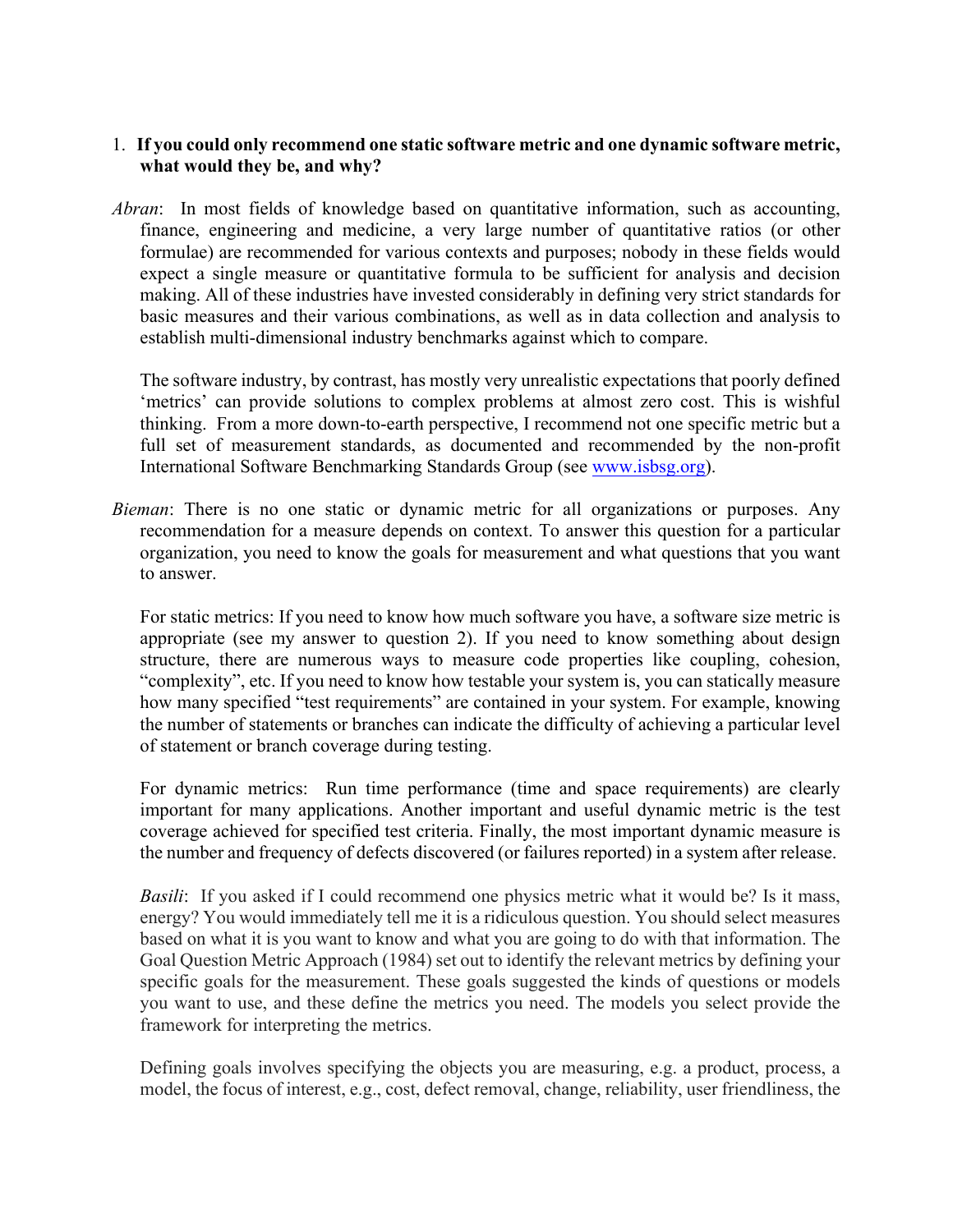purpose, e.g., to characterize, analyze, evaluate, predict, the perspective of the person wanting organization's characteristics and context variables. All of these help define what measures the information, e.g., the manager, developer, organization, and the context, e.g., the you need and how you are going to interpret them.

- *Chillarege*: It is hard to find commercial software organizations that have good metrics which are regularly measured and reviewed. When you do find them, the two most commonly recognized and understood metrics are the source lines of code and complexity. All said and done, there is a greater understanding of source lines of code in spite of the high variance that they display among programming languages. To a lesser degree complexity is understood. If there are just two that I am asked to recommend, these would be the two.
- *Khoshgoftaar*: Recommending one static or one dynamic software metric is akin to suggesting a one-size fits-all solution, which is impossible in software engineering. Software systems development and software engineering measurements have both evolved dramatically in the past two decades, emphasizing a multi-faceted focal points of critical importance. Instead of focusing on a one-size fits-all software metric, we should expand our knowledge on intelligent methods for data wrangling and feature engineering toward best-exploiting the scores of autoand expert-defined software metrics recorded by data collection tools.

#### *Miller*:

*Static:* On the static side, the general understanding is that the more complex a piece of software is, the harder it is to get right. So first off, I'd choose code size...using source lines of code (SLOC) is probably the simplest way to think about things. Simple as it is, the value of this is limited. I've seen VERY complex chunks of code that are very solid and reliable. And I have seen some collections of little components that you would think would work out of the box but which fail miserably when put through a test suite.

 *Dynamic:* On the dynamic side of the question, if you're concerned about end-user quality, then test coverage metrics are the way to go. In the 1990's there was a LOT of discussion about which coverage metric was best. We recommended the "branch coverage" metric, but there were many fans of statement coverage, which was a lot easier to measure.

 *Porter*: It really depends on what you want to use the metrics for. If you asked a construction worker to name their two most useful tools, they might think of tape measures and carpenter's levels as being indispensable for some jobs, but they'd swear by plumb lines and speed squares for other jobs. The job defines which tools are right, not the other way around.

 Similarly, organizations don't have to just take the metrics that someone else defines. They can create their own. In many cases, that's a better way to go, because the user of the metrics knows best what they are trying to understand and do with the metric. Collecting data just because it is available does not yield insights. You must have a goal in mind to improve or understand your software development in some way, then define the data you want to collect based on that.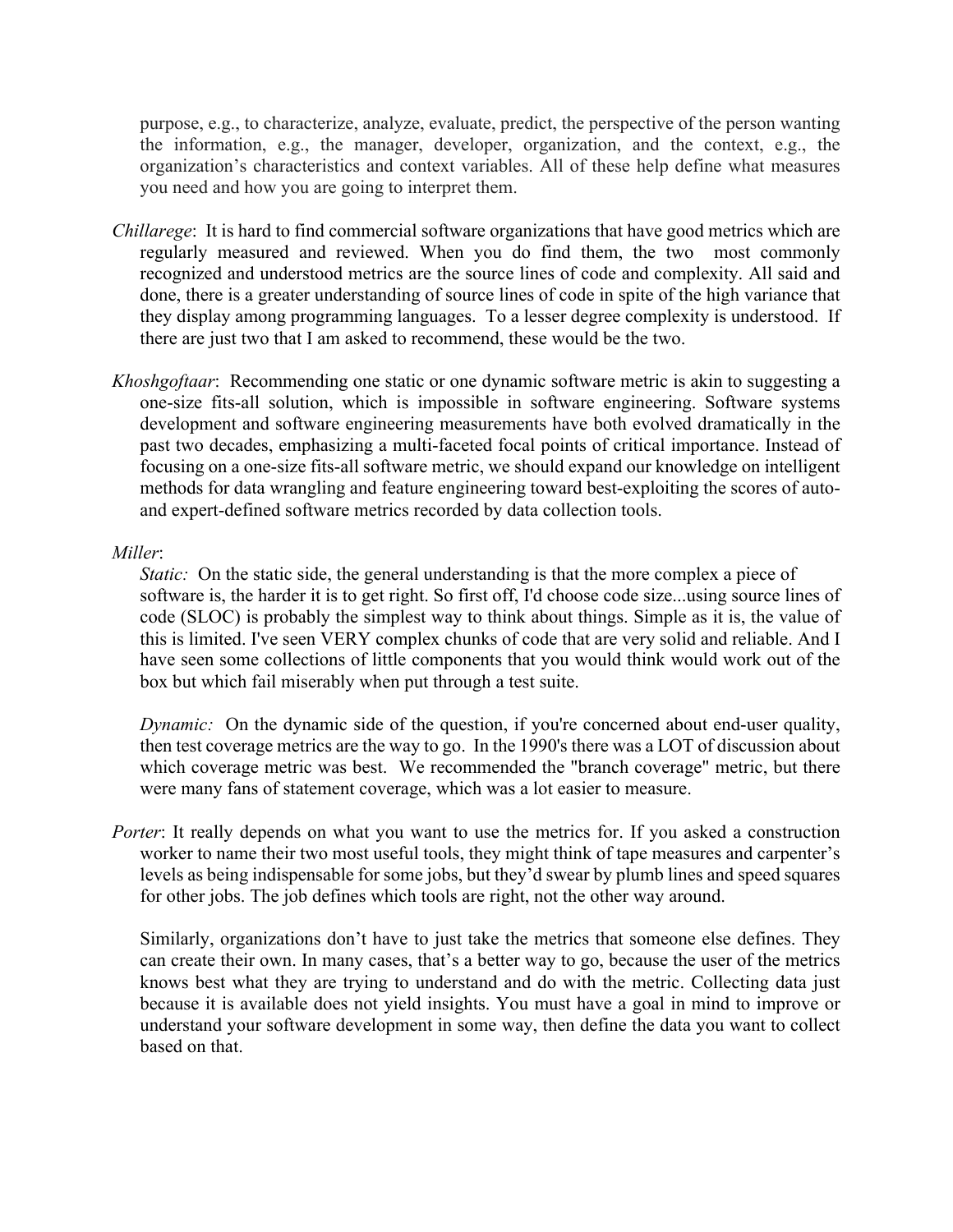Having said this though, I find that counting Source Lines of Code often provides a valuable, easy to compute static metric for volume of work to be done. Similarly, I often look at line coverage percentage as a simple, easy to understand dynamic metric of testing effort.

### 2**. There was once a common belief that all static code metrics essentially boiled down to Source Lines of Code (SLOC). Was that true? If so, is it still true. If not true, why?**

- *Abran*: The research findings from the late 1970s and early 1980s did indeed point to the overall conclusion that the various static code metrics had very strong dependencies on SLOC. Not much more research has been conducted since then to negate that conclusion. Personally, I am not a big fan of metrics based on SLOC because they are too dependent on technologies (e.g., programming languages, programming styles and local coding standards) and their different implementations by tool vendors or researchers, thereby inhibiting the reproducibility and interpretation of values from analysis models across technologies, tools and contexts.
- *Bieman*: Many questions can only be answered if you know how much code there is in a software system, subsystem, or version. The short answer to the question is "yes", the most useful static software metric still is *the number of source lines of code (LOC)*. A key advantage of LOC is that developers generally understand how LOC is measured, and it intuitively indicates how much source code is contained in a method, class, function, etc. LOC is regularly used as the denominator in derived measures such as *defects discovered per KLOC.*

 Of course, there are many limitations to LOC. Different programming and layout styles, as well as different counting protocols (do we count comments, declarations, etc.) can affect LOC.

- *Basili*: Certainly SLOC is a reasonable static metric if you want to know how big something is, but of course it depends on context and purpose. Why are you using the metric? Are you using it to characterize your products? If so make sure you put like things in the same bucket, i.e., you have to make sure the context is the same, e.g., the programing language, possibly the application domain, etc. If you are within the same context, are you using it to evaluate, e.g., what process give the smallest product or to predict, e.g., what will most likely be the amount of resources needed to build the new product?
- *Chillarege*: For a long time the function point community maintained a steady following among practitioners. However, the function point definition works best for classical business applications and poorly for many other scenarios. Regardless, it was the business app community that endorsed it and a successful practice for a long time. They are manual to capture and limited in applicability. Gradually they faded away. In addition, the back-firing tables that convert function points to source lines of code, always made me wonder, why using one would be much different from the other.

Thus, source lines of code, for all their perceived faults remain the core size metric of the day. Most current static code analyzers spit out the number. Thus, it is more visible in today's Agile teams, although the practice of using the metric successfully in projects may or may not be there.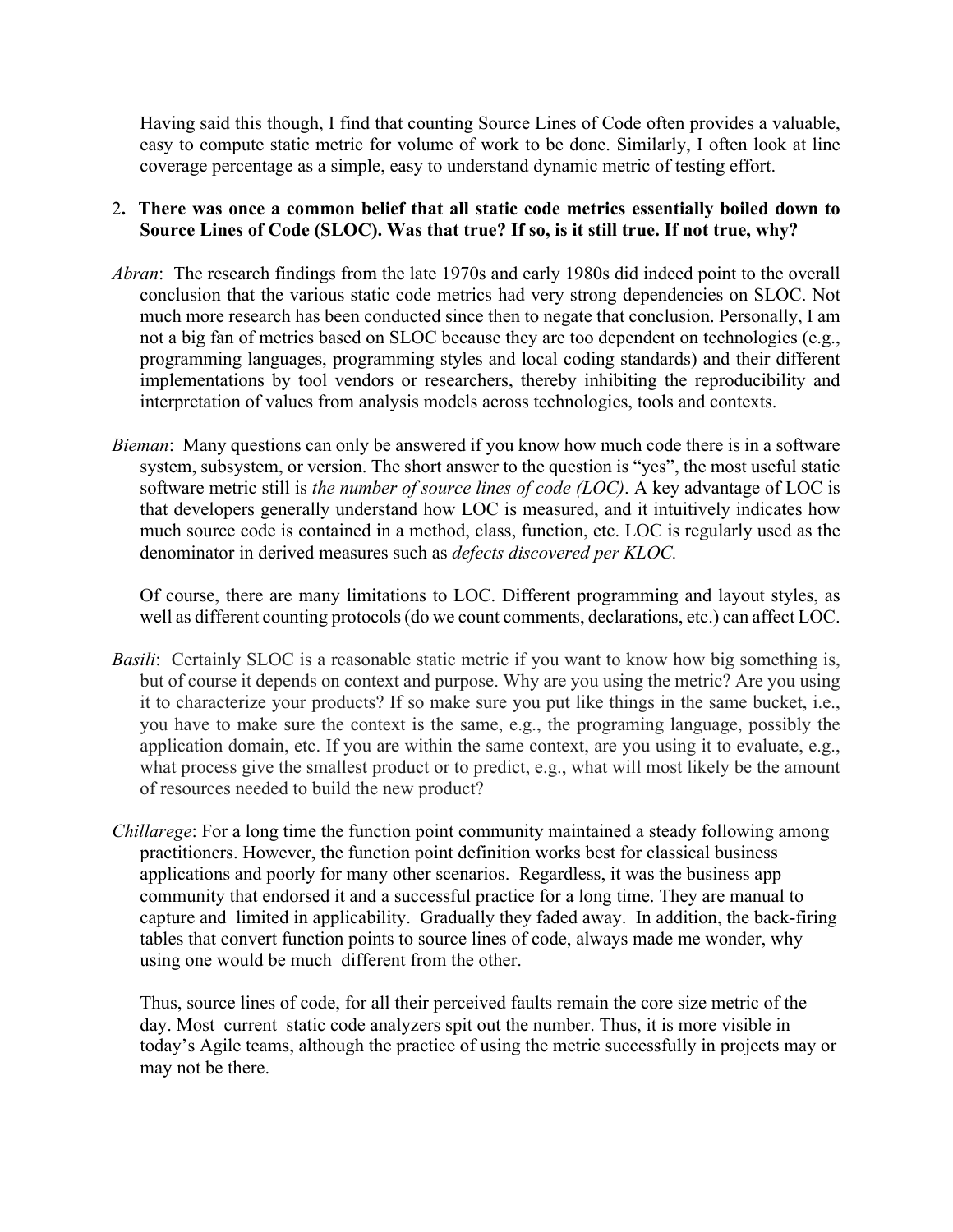- *Khoshgoftaar*: Studies have shown the defect prediction capability of static code metrics, including SLOC. During the earlier times of software metrics research, limited availability of software metrics data and/or lack of good data collection tools influenced the general direction of research. But to say all static code metrics were being essentially equated to SLOC is not true in my opinion. However, one could argue that SLOC are more related to some similarly- simple metrics, such as Basic Halstead metrics, and there have been case studies showing different predictive powers of SLOC and complexity-based metrics, such as Cyclomatic Complexity. The answer lies in feature engineering with software metrics, as well as examining correlation between software metrics.
- *Miller*: As far as I could see, SLOC was highly correlated with every other metric. Here I'm thinking of the Halstead metrics. So if they were all correlated, why not just use the simplest one to measure?

 in removal of the context that is contained in the comments and the source expansion tricks Source code obfuscation creates a lot of problems. For example, in JavaScript so much is lost didn't work well. At the end of the day, SLOC came to dominate people's thinking.

 *Porter*: In the late 1980s and early 1990s, a lot of software metrics research was focused on defining metrics that could assess the quality of existing software and/or predict quantities such as expected development effort or the number of latent faults in a code base. Comparative studies of these different metrics, however, generally failed to show that these metrics were significantly and repeatedly better than using just lines of code. In this sense, it's reasonable to say that all these metrics were no better than just using lines of code.

 However, metrics can be defined over lots of different software development artifacts, available at different times, and used for lots of different purposes. So simply saying all static metrics boil down lines of code is too simplistic.

- 3**. Back then many organizations were sold on the idea of process metrics such as the Capability Maturity Model (CMM). The US DoD invested heavily in that idea, and some have argued that this added significant financial burdens to military IT and software systems. Did it work? And where is CMM today?**
- *Abran*: Organizations without well-managed processes are unpredictable in terms of cost, duration, quality, functionality delivered, etc. All of these uncertainties lead to very poor quality, very high costs often due to extensive reworking within projects, and considerable waste when projects fail.

 and uncertainties associated with out-of-control development processes. Organizations that properly manage their software processes achieve significantly more predictability and reduce their overall project risks and costs. The organizations I have observed that have implemented these management concepts are successful and well managed, whether or not they had adopted Process improvement models have been designed and adopted primarily to manage the risks the CMM model.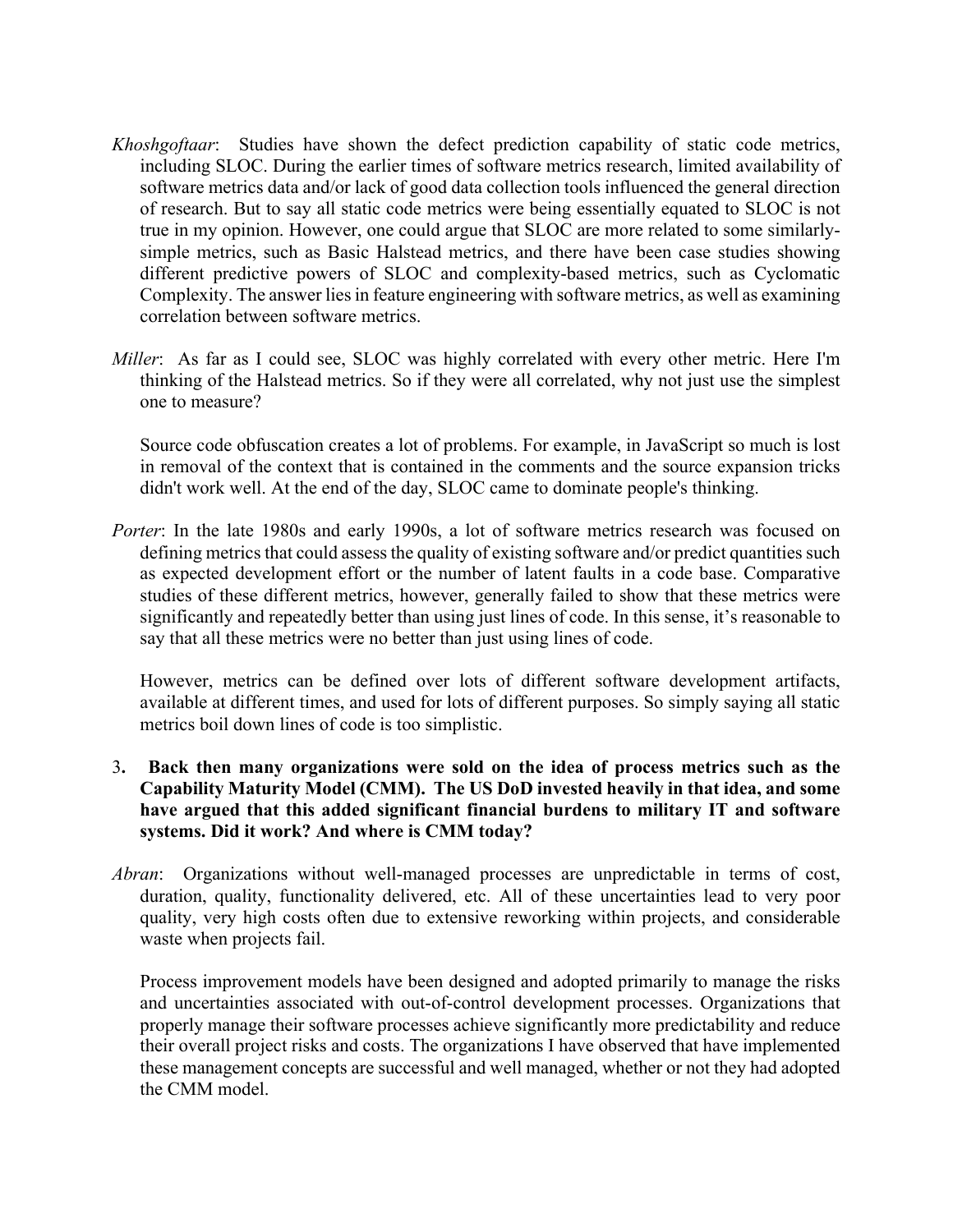- *Bieman*: A number of government agencies and companies require organizations to achieve specified CMMI levels before they can bid on a software development project. A CMMI evaluation makes the development process visible through the measurement of numerous in 98 countries make use of CMMI. Approximately 14,000 CMMI appraisals were conducted during the past 10 years. Most (76%) of the appraised groups had fewer than 100 employees, and more than 70% of the appraised organizations use an agile development process. The number of appraisals has been increasing at a rate of nearly 20% per year, with the greatest process attributes. According to the CMMI Institute (http://cmmiinstitute.com/), organizations increases in China, United States, India, and Mexico.
- *Chillarege*: Watts Humphrey explained to me that "the software engineering metrics were not at a point where they could measure the quality of software that was acquired by the government. And thus, contractually there was no realistic way to enforce an acceptable criteria for software. Therefore, he strongly felt that the only way forwards was to ensure that the processes of the suppliers was acceptable. Which, in turn would result in good software being delivered.

 and controllable than the work product – namely, the software code. This set in motion the At its core, the CMM is predicated on the premise that the process is far more measurable management of software for the next couple decades. India, in the late 90's, aspired to get into the software business, and the CMM provided and excellent vehicle to systematically gain process skills and establish credibility in the market. The interest in the US was muted, for a variety of reasons.

 control used in manufacturing. There have always been attempts to make a conceptual mapping, and the few positive results amplified. Yet, although the premise was mostly unproven, it gave management a clear framework to direct work and a ready assessment of Software being an intellectual activity defied many of the classical techniques of process achievement.

- *Basili*: The concept of capability maturity was based upon the original idea of Philip Crosby and was used to assess the maturity of an organization. He never meant it as a prescription for building a mature organization but as a mechanism for finding out weaknesses in the organization. So the goal was not to keep adding process until you get to level 3 and then start dropping or refining them. That process takes you through too many culture changes and can get quite expensive before you shrink process back at level five.
- *Khoshgoftaar*: The original CMM, formulated by SEI, and its successors have been put to pasture since their initial introduction and use. This was largely due to lack of deep integration of CMM into an organization's processes. Investment by US DoD did lead to acceptance of CMM by large military defense contractors. However, in many cases significant maturity success was achieved only after incorporating CMMI, the CMM Integrated project approach. One could deduce that CMMI was a result of lessons learned from the stand-alone practice of CMM by organizations.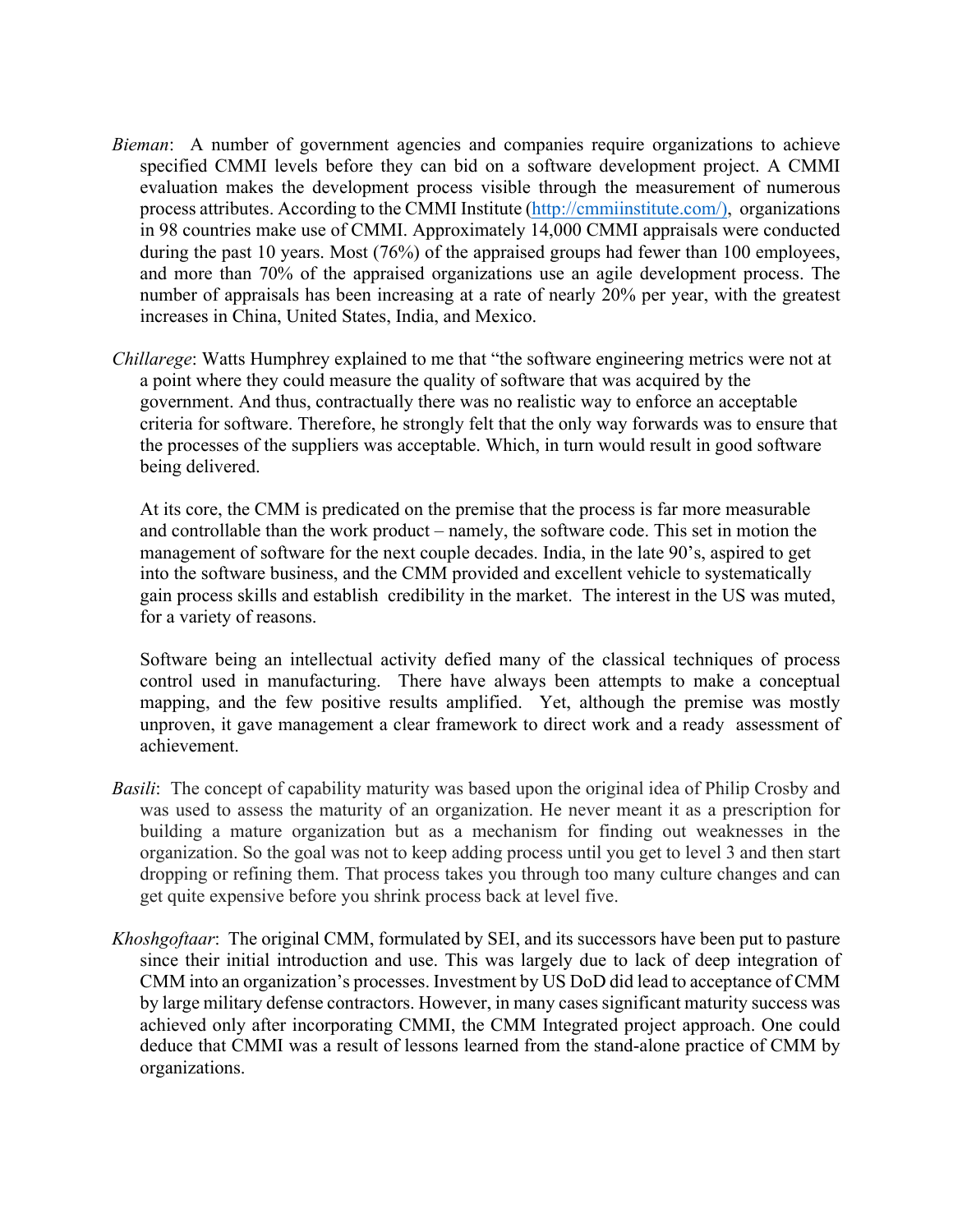*Miller*: Yes, but only indirectly. There were many papers at QW/QWE that pivoted off the basic CMM idea, bending it to fit into the needs of "quality assurance and testing" organizations. The key notion was "maturity" -- both of the internal process used and of the technical maturity of the team of programmers/developers/testers involved.

 Going back to the day of Harlan Mills' "Chief Programmer Teams" from the early 1970's, not everyone could fill the shoes of a Mills-like "chief programmer" and the compromise seems to have been to develop metrics for the entire team. Which then led to the CMM and all that followed it. Why it worked is, to me, pretty simple: it forced people to think in process terms everyone pretty clearly understood that democracy in programming work was no virtue. But and pay attention to outcomes.

 *Porter*: The CMM is not a set of process metrics, but rather a set of key processes areas that, when implemented effectively, should help companies improve the quality of their software while controlling cost. One of the goals of a CMM organization is to define and implement process metrics that capture quality drivers specific to that organization.

 improvement. The general idea was that if you can measure a process, then you may be able to repeat it. If you can repeat it, then you may be able to improve it. If you can improve it, then you may be able to fine tune it, and so on. In essence, first get consistency and control, then CMM is based on well-studied notions of statistical process control and continuous process you'll be able to go for improvement.

 certain capabilities, such as configuration management, etc. This makes a lot of sense and I've The CMM framework assumed that in order to go through these steps, organizations needed seen companies improve vastly by working through this framework.

 However, none of this meant that a company with a given level of capabilities would always and automatically produce a better product, faster, and at lower cost than companies with lower CMM levels. It really depends on what the company is doing with these capabilities and whether and how fast the underlying development requirements were changing. Once specific CMM levels became prerequisites for getting contracts with DoD, some companies were only interested in getting the credential, not interested in using their capabilities to get better. Additionally, the process itself became more heavyweight, hard to adjust, document-focused, and costly, ultimately becoming less cost-effective for many practitioners.

#### 4. **The software metrics of the early 1990s were mainly static, however the behavior of software is dynamic. Do we have newer static metrics that better reveal software behavior and semantics than only software syntax?**

 *Abran*: I am very puzzled by this view of static versus dynamic metrics of software code, as if coding was the only software development artifact to monitor and control. For instance, the quality and size of requirements is the foremost artifact underlying the whole development process; ambiguous and incomplete requirements specifications lead to major problems, including continuous reworking throughout all subsequent development stages, improper planning and monitoring and, of course, incomplete or inaccurate definitions of testing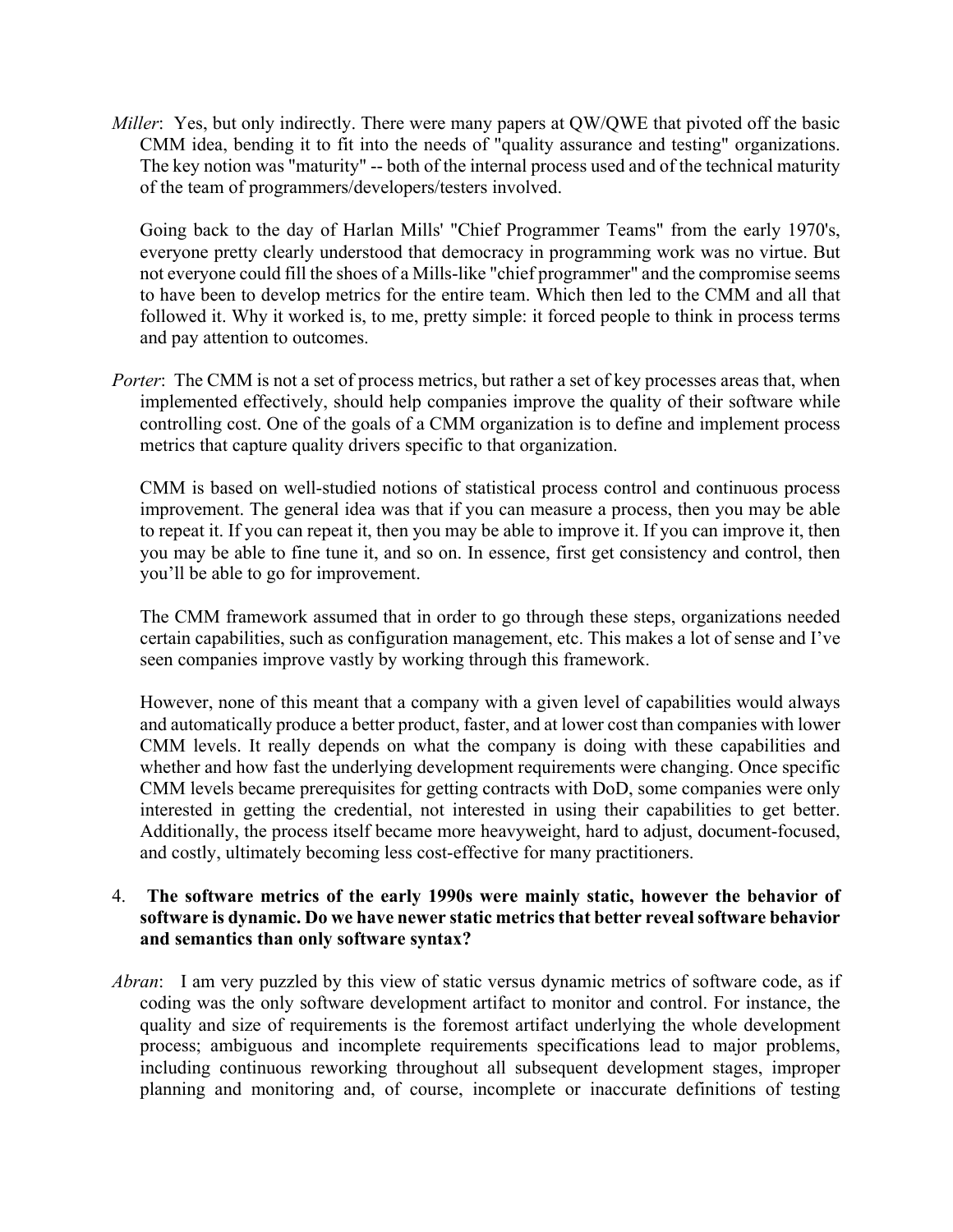artifacts. I have not seen significant advances in SLOC-related metrics since the early 1990s; however, there have been significant advances in requirements specification and architectural measurement that can be extended throughout the full lifecycle to ensure traceability in later project phases and normalization of various technology-dependent ratios.

- *Bieman*: I am often interested in the design structure at an intermediate level of abstraction. For example, you can analyze a software design (and implementation) in terms of the existence and number of realizations of various design patterns and the connection between design pattern realizations. Another measure that can be very useful in analyzing the *testability* of a system is to count the number of test requirements that must be covered by test cases to achieve particular test coverage criteria. We can also understand more about a design by categorizing and counting design pattern realizations.
- *Basili*: There were lots of dynamic metrics in the 1990s, e.g., reliability, performance. It is not clear a static metric can provide insight into the dynamic behavior of software, unless you look at the variation of that metric over time. Reliability and performance metrics are in common use in many organizations, e.g., look at the more recent work of Elaine Weyuker and Tom Ostrand at their work applying reliability models at AT&T.
- Khoshgoftaar: including development methodology and project objectives. Therefore, it is difficult to determine a consistently good software metric to predicting software behavior. Case studies have shown SLOC and other simpler metrics are good defect predictors for some project, while not so for other projects. Likewise, newer metrics, both static and dynamic, are shown to be of varying effectiveness at predicting software behavior for different projects. Current focus on software metrics has tended to a combination of syntax descriptors and dynamic software attributes. In general, the novelty of newer static metrics will vary from expert to expert; however, the discussion should also include feature selection for optimal metrics' selection Software development is a complex process, with many variable attributes based on modeling goals.
- *Miller*: A lot of research effort in the software testing community has been put into trying to extrapolate beyond the structural metrics, but I've not seen much that really reveals anything particularly valuable in terms of predicting trouble spots.

 In a different arena, you will find that there are bunches of patents and patent applications dealing with manipulation of a webpage DOM and extraction of user oriented metrics that can be extracted from delivered web pages. Which is very neat and sophisticated, even if the importance and application are not fully clear. Even so, there are some very big companies that collect such things as "DOM settling time" from remote machines all over the world in spite of the fact that that's not really a significance performance bottleneck for all but the hairiest web pages.

 *Porter*: One very interesting trend in modern software development is model-driven software engineering. Models are increasingly being used, especially for embedded, cyberphysical systems, to specify requirements, analyze prototype implementations, and even generate system code.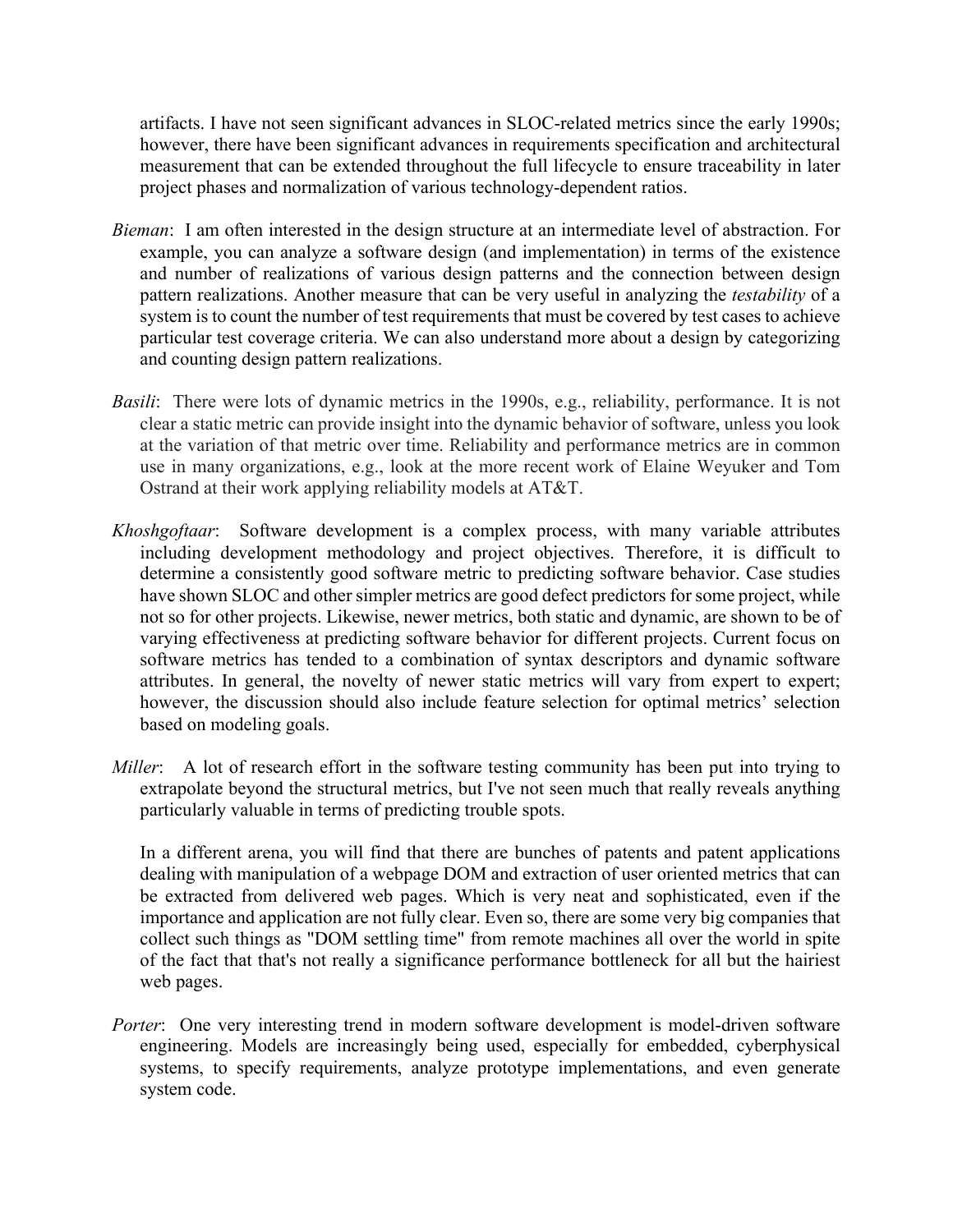metrics have many desirable properties. For instance, they are defined at the requirements or behavioral level which is often more understandable to the end customer than source Metrics defined on models rather than on source code are currently being developed. These code/implementation level metrics are.

- 5. **Structural metrics measuring dynamic behavior have been around for decades. The most commonly cited are statement coverage, branch coverage, and modified condition decision coverage, plus a few module-level coverage metrics for object oriented code.**  What percentage of developers in your industry or profession that use one or more of **these metrics? Are there other dynamic metrics that are used?**
- *Bieman*: I don't have concrete, quantitative information concerning the use of coverage tools in industry. Anecdotal evidence from discussions with industry practitioners and the wide availability of coverage tools suggests that the coverage achieved during testing is commonly measured.
- *Basili*: Coverage metrics have been in use for decades and have been refined for newer development paradigms and languages such as object-oriented design. There primary use has been to identify the quality of the tests that have been run. Of more importance is requirement coverage, to assure that all requirements are appropriately covered and checking the requirements coverage vis-à-vis the various code coverage metrics. Coverage metrics don't measure the dynamic behavior of the software product but the quality of the test suite. They are still being used quite commonly to cover unit test as well as system test.
- *Khoshgoftaar*: A look at the PROMISE software project repository provides a good indication of the large extent of organizational use of structural code metrics to model software project behaviors, including dynamic. Researchers have used execution-based metrics, such as computational time, to model dynamic behavior. More recent studies have categorized dynamic software metrics, as cohesion-based dynamic metrics, coupling-based dynamic metrics, and execution traces' based metrics. Some studies have shown the superior power of such metric over traditional structural metrics for different predictive studies.
- *Miller*: This brings to mind the software coverage metrics war -- begun in the 1970's (I had a part in that) and continuing into the early 1990s. Statement coverage was easy to measure, but gave you a false sense of security. MCDC was harder to achieve, and because of that got far less traction. The harder coverage measure, path or verification condition coverage, was very hard to measure, and got almost no traction.

 The discussions were fascinating, building the tools to make the measurements was exciting, but in reality only a small number of developers, it seems to me, ever had the resources to use these tools they way they were intended. Besides, when a budget crunch hit, coverage testing was one of the first steps to toss out. So, probably overall usage of test coverage metrics was  $\leq 1\%$ , very sad to say.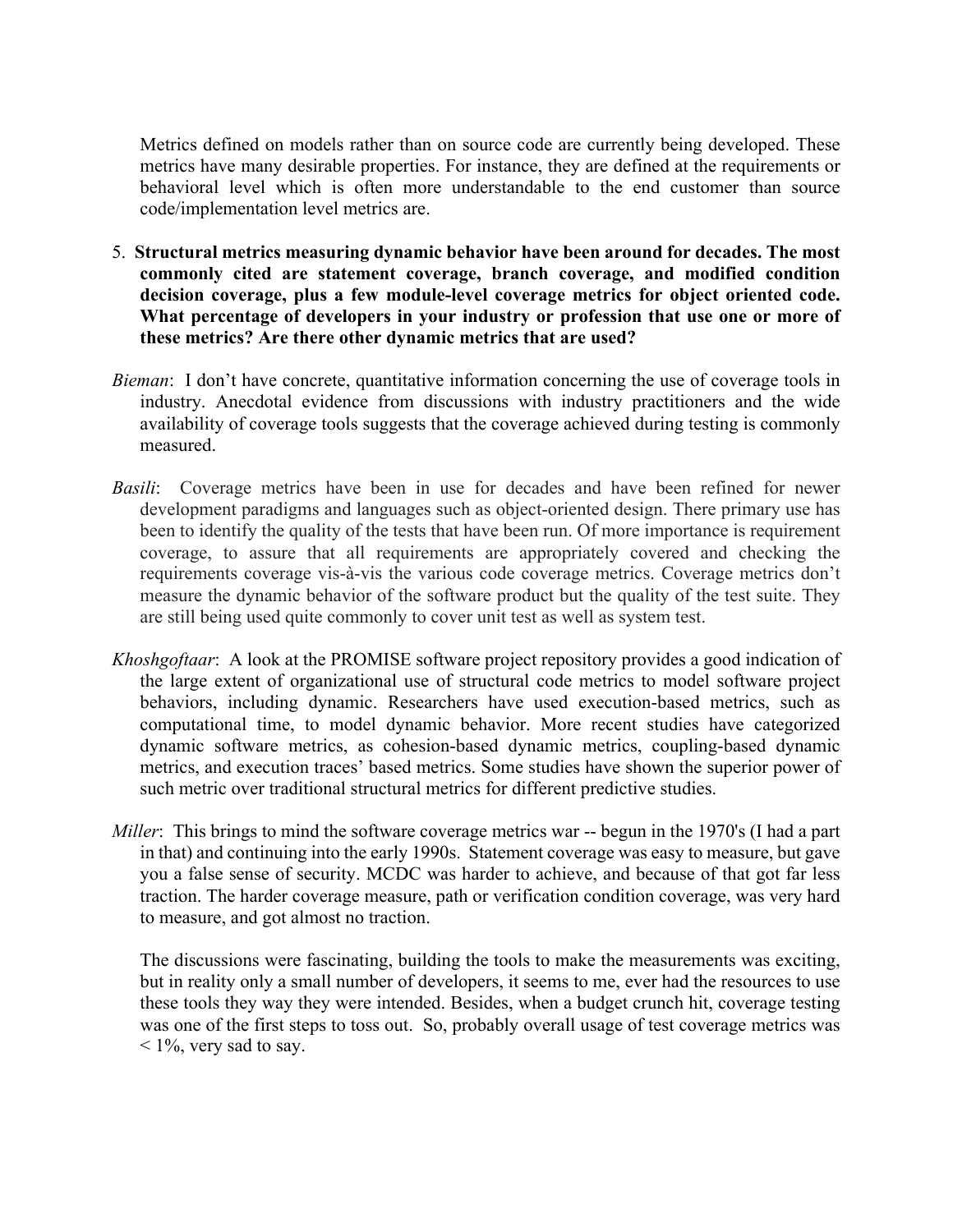-- possibly fully instrumented as well -- to a subset of your user community and waiting for the complaints to roll in. A kind of "involuntary crowd-testing" process. It's sneaky, but very But it may be worth mentioning the modern practice of delivering a "new version" of a product effective at ironing out goof-ups inexpensively!

- *Porter*: While I don't have a well-validated percentage to report, I would say that the use of information as a nearly free by-product. However, coverage usually isn't sufficient -- you simple test coverage metrics has increased substantially in recent years. One reason for this is that use of automated testing tools and environments have exploded in the last decade. It's increasingly easy to build large test suites, execute those test suites and capture test coverage need to evaluate the quality and quantity of the test cases as well. A single test case that executes all the lines of a system is not very useful.
- 6. **Software reliability modeling and theory played a role then and now. What is the state of software reliability models today; specifically, what percentage of developers in your industry or profession that use reliability modeling? And is there one or two you recommend over others?**
- *Bieman*: I don't have good information about the use of software reliability models. Actually, I don't know that they are commonly used in most organizations.
- *Basili*: Then and now the most effective use of reliability measurement is when the system is operational and to predict how the system will perform in practice. See my answer to question 4.
- *Chillarege*: Software reliability is probably one of the more extensive uses of software metrics. This is "software reliability" in the broadest possible definition and not the specific academic definition of the term. By that token, defect rates, backlog, closer time, customer satisfaction, first time fix, re-create, criticality, pervasiveness, trigger, etc. are all terms that would come under the umbrella of software reliability.

Some of these terms and measures are commonplace in the industry, whereas they may still be unheard of in academic articles. On the other hand, there are numerous academic articles that discuss various nuances of software reliability that will be foreign to the most experienced software engineers in industry. This is a chasm that is not unusual, but one that has been bridged, just barely, in the past 20 years. As a consequence, the industry hobbles along without being able to leverage a fairly large community of academic researchers. In spite of this, if one takes this broader perspective, software reliability metrics are probably the most widely used software engineering metrics. Far more than the metrics that have to do with size, complexity or productivity.

 *Miller*: John Musa's work was seminal in this area, but there is that nagging issue about it that there is no "wear out" phenomena to drive the model. That always struck me as a fundamental stumbling block. Without some underlying "theory", a statistical analysis is meaningful only for one methodology and one team. Change anything and the numbers could go anywhere.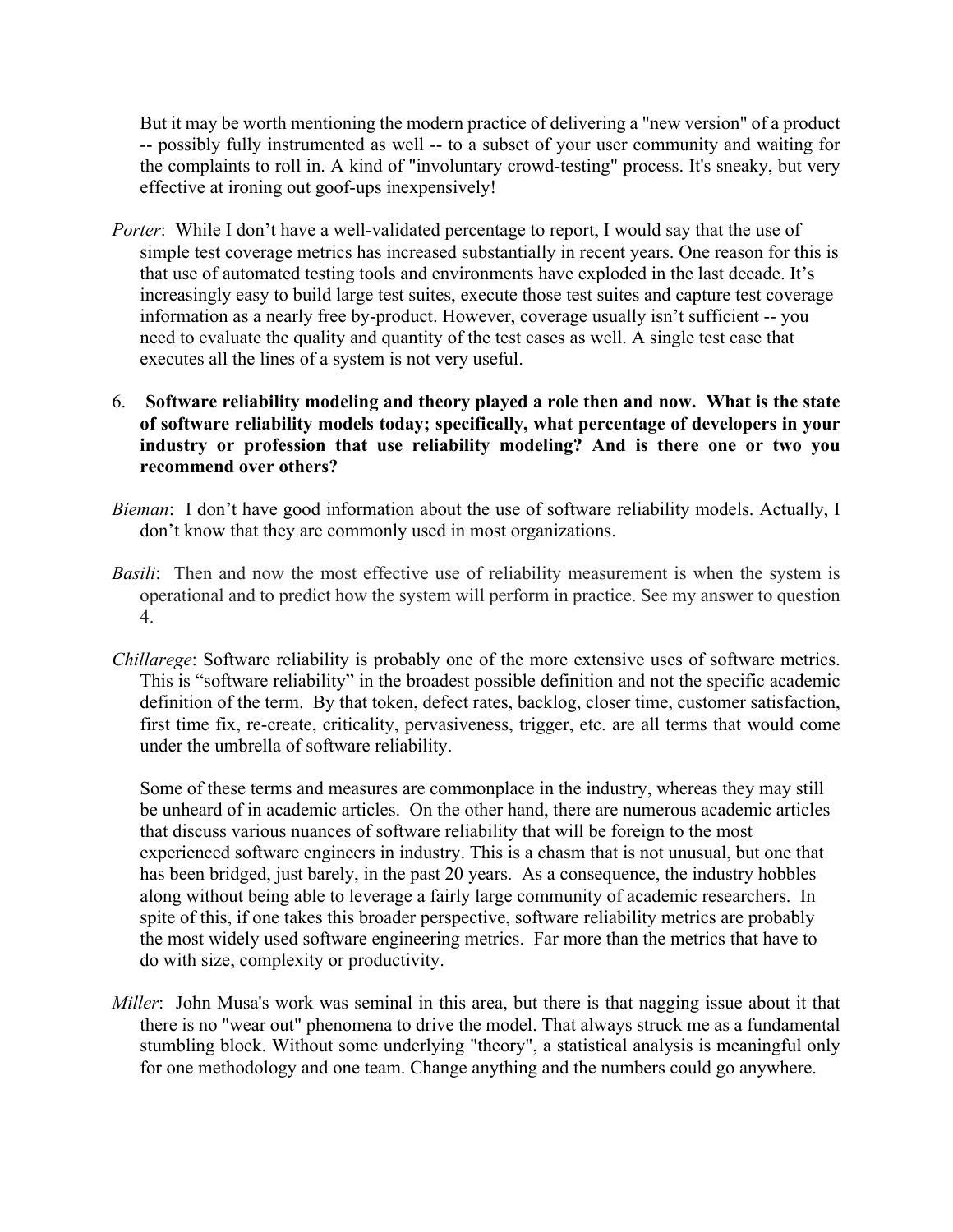every error we could find, as fast as we could. Zero outstanding critical errors was the It was not something we ever put any stock in because we always fixed (or at least documented) continuous goal.

 *Porter*: Back in the 80s and early 90s software reliability growth models were heavily investigated. In more recent years, however, there's been relatively little new reliability research appearing in the main academic software engineering conferences.

 However, as cluster and grid computing models became more popular in the late 90s and early 2000s, practical measurements and applications of reliability (and availability) metrics were and continue to be used and improved. Descendants of these concepts are used in today's cloud computing infrastructures.

 way around. Unfortunately, there is a lack of simple, out-of-the-box reliability modeling software packages for software developers to experiment with. Reliability modeling also generally requires that your testing environment accurately reflects your operational environment, which is difficult or impossible to do in many cases (think of cloud-based As far as recommending reliability models, you should fit the model to the data, not the other services or mobile computing).

#### $7.$  **complexity, logic complexity, etc. What do you see as the relationship(s) today between**  7. **Software testing techniques and tools are often based on metrics, such as SLOC, code metrics and testing?**

 *Abran*: Metrics per se are only inputs into quantitative models looking for relationships across a number of variables. The challenge is that such relationships have been inadequately investigated to figure out which threshold values are meaningful in various contexts, including the very specific context of the software programs being tested.

 capture only some of the targeted aspects—none of which directly represent what needs to be tested. By contrast any functionality measured by a Function Points method represents what functions must be tested under various sets of conditions; therefore, the identification of these for measurement purposes can be reused directly as functional scenarios for testing purposes from both the developer and user perspectives and their quantitative information can be used Most of these code complexity and logic complexity metrics correspond to algorithms that for various analyses.

 *Bieman*: A developer can use one of the readily available coverage tools to determine whether coverage goals are met. However, testers know that their goal is not to achieve 100% coverage. Rather it is to find 100% of the faults. Unfortunately, no tool can tell you that.

*Basili*: I believe the most common metrics for testing are coverage metrics.

*Chillarege*: Software testing can potentially be one of the beneficiaries of good metrics. Especially given the numerous research ideas on methods to better test software. However,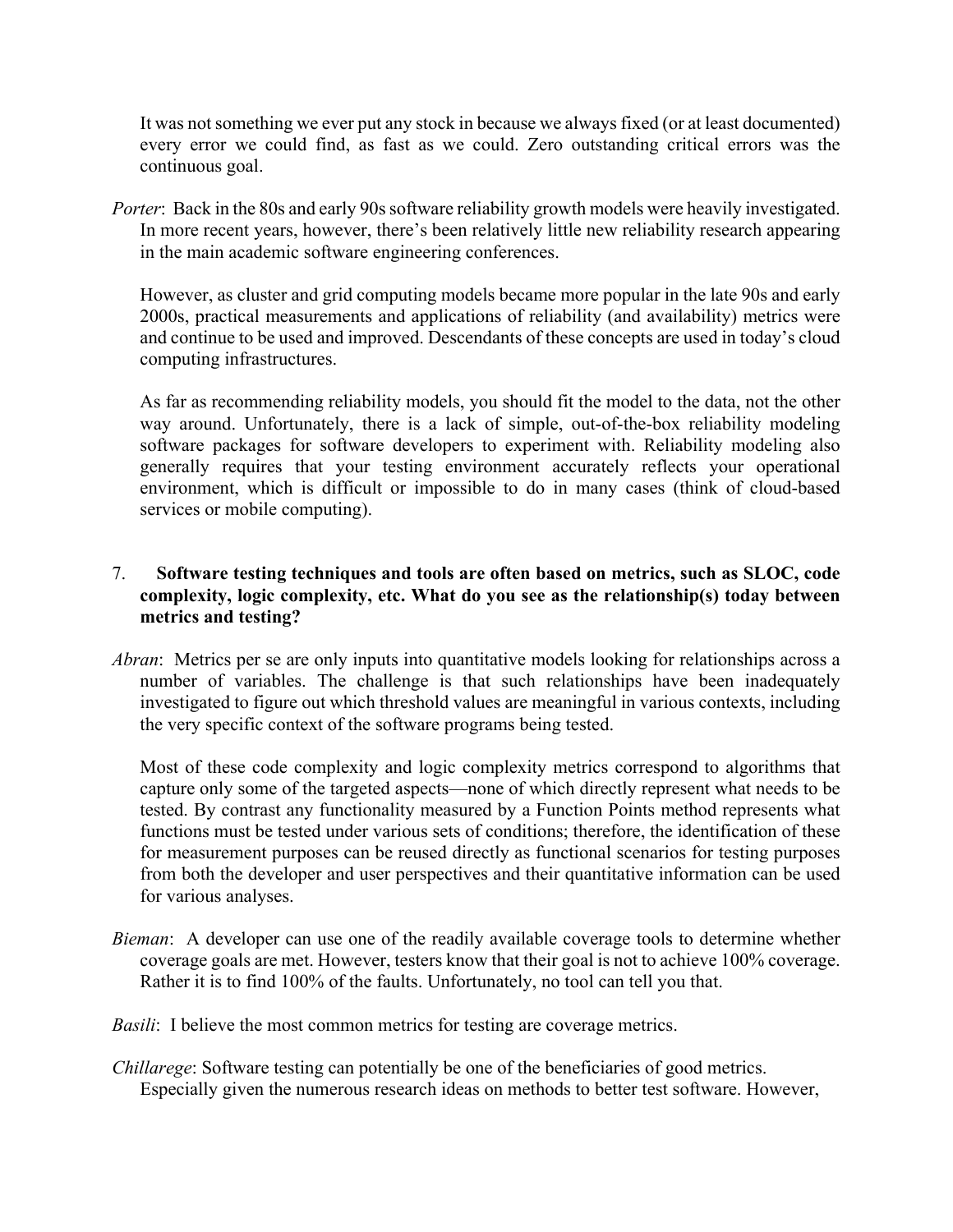this is hardly the case in industry. The testing community at best has traceability between stated requirements and test cases. Statement coverage is the next step-up, on rare occasions. Anything beyond that is unusual.

To put it in perspective, one needs to recognize that software testing continues to be one of the least advanced methods in the software development process. The product groups are most often better than their cousins in IT. Most testing is manual. Test automation tends to be the high watermark for many organizations. While there is a broad recognition of the value of automated testing, its penetraiton in the practice is still relatively low. It is also the case, that building a completely automated test environment is non-trivial. DevOps and Agile have paved the way to encourage CICD and with it a focus on automation. The good news is that it has picked up a lot more these past couple years that it has in the last decade. .

The software testing services that are sold are often time and materials contracts. And most testing vendors are reluctant to automate since they perceive it as a net loss of revenue. The leading edge vendors do take a longer term perspective and see automated testing as a long term win-win.

- *Khoshgoftaar*: Software testing techniques and tools are not limited to guidance provided by different software metrics, including static code metrics and dynamic metrics. It is known that the software testing phase often suffers due to compressed deployment time frames, prompting the output of metrics-based predictive models to guide software testing. However, considerable portion of testing is also guided by test cases' planning and test case code coverage. The criticality of the project influences its software testing emphasis. But in today's general agile development environment software development and testing are iterated in a compressed time frame. Towards that the emphasis on guidance by metrics on software testing and testing tools tends to become higher.
- *Miller*: The are some more modern metrics, oriented to web pages, that I've noticed. One of these is a "heat map" generated based on users' recorded GUI activity on a web page front. At least a couple of vendors are offering heat maps based on data consolidated across many users, in some cases even without the users' permissions. What is attractive is that you get a cleaner picture of what the users think is important. With that kind of data, you know better where to focus testing -- right where the users really were looking.

 wasn't guided by any metric other than "what's important right now." I mean, test teams focused on the latest additions to an application -- rightly enough -- but I don't recall any teams that But thinking historically, I have to admit I'm a skeptic about whether actual testing was or systematically measured and then tested in response to a metric of any kind.

 *Porter*: Software is designed to execute in particular ways. Software testing metrics try to capture how many of those ways are exercised by the testing process. Popular testing metrics do a they are testing their software. I would also point out that rather than viewing 100% coverage as an overriding goal, developers often use coverage information to point out where their test suites are inadequate. For this reason and because even complex code coverage metrics can be reasonable and generally cost-effective job of helping developers understand how thoroughly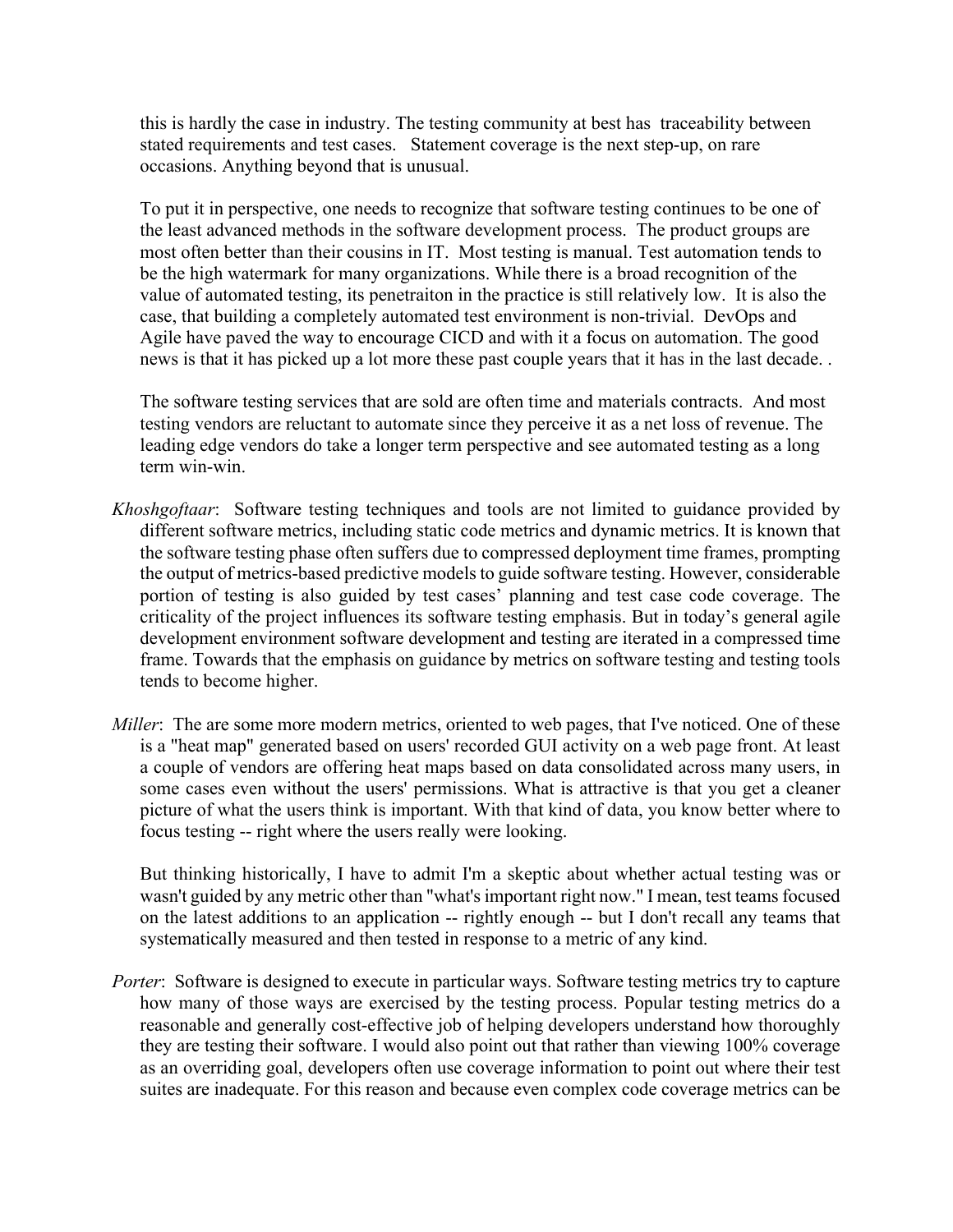prohibitively expensive to collect (especially for very large systems), lighter-weight dynamic test coverage metrics will an interesting research topic in the near future.

### 8**. Process improvement was meant to suggest that a better process and better organization would produce better software. Did that ultimately occur, and can you suggest examples?**

- *Abran*: In organizations where I have seen sound and continuous process improvement, I have observed considerable improvement in the developer's credibility, from all perspectives: measurement methods), quality delivered and predictability, as well as significant reductions in the number of failed projects, i.e., projects are abandoned in a timely manner where understanding of process capability) and more realistic expectations (instead of inflated claims quantity of functional requirements delivered (quantified objectively using ISO recognized appropriate. In addition, I have noted higher maturity levels (also leading to a better of delivery within an impossible schedule and unrealistic budgets).
- *Bieman*: I believe that paying careful attention to the development process and organization will lead to better software. Currently, many, if not most, software development organizations are using some form of an agile process (e.g., Scrum). Following a well-defined process can only improve the quality an always evolving process produces.
- *Basili*: Sure it has. The best example I have is the work in the NASA Software Engineering Laboratory in the 1980's and 1990's where we were able to show how various methods were able to reduce cost and improve quality (as measured in resources expended and defects delivered). The improvement came from evolving the processes to meet the particular context based upon measurement and feedback. More recently, look at the work of Lionel Briand and his Software Validation and Verification Laboratory.
- *Chillarege*: When process improvements are successfully implemented the gains are phenomenal. But the instances where there is continuous improvement are rare. In our work, we have seen improvements that are so explosive that the numbers are embarrassing. At IBM one of the process improvements where ODC was at the foundation for the insights and guidance, yielded savings of over \$100M. The same technology when applied at Nortel yielded similar results, as quoted by their executives at ISSRE Keynotes. In each instance, senior management understood the methods used, and was the primary sponsor. The work was executed by a small technical team that had access and influence in the organization. In both instances, the work spanned between 1-3 years. When process improvements are attempted by an organization without the guidance of experienced people, they often fail due to poor implementation and lack of skill.

 implementing process improvements across the globe, as to how few organizations support and implement them successfully. The outsourcing of software, which is often billed as a time and materials contract as opposed to fixed-price does not encourage process improvement. This places the responsibility on contract negotiation which often has the business and vendor This may not seem as a surprise to anyone. However, what stands out after 20 years of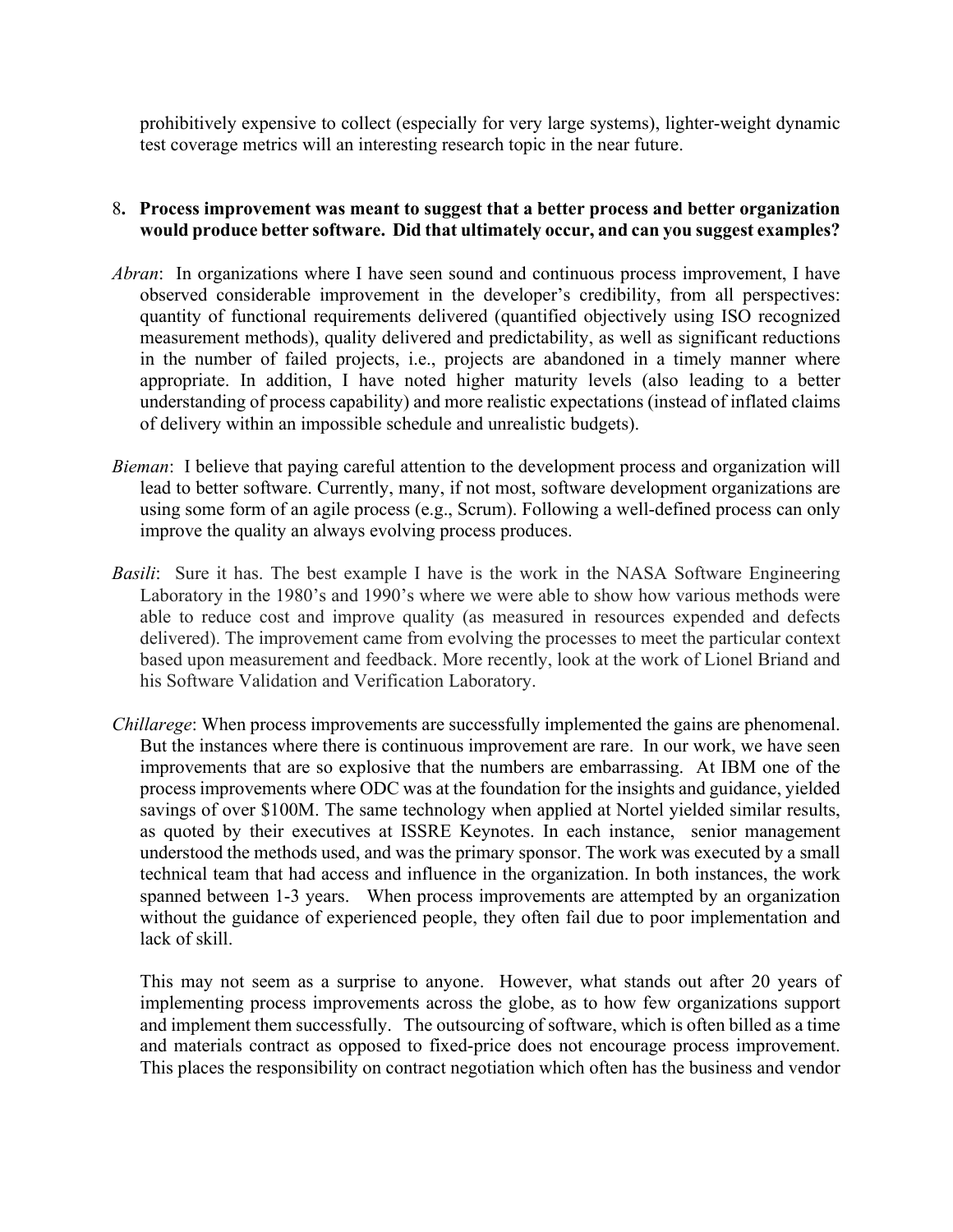management that are unable to find and leverage the necessary software engineering knowledge to successfully build process improvement into the contract.

- *Khoshgoftaar*: To a certain extent, yes, an improved focus on better process and better organization has resulted in less faulty software. The CMMI Institute and the SEI maintain reports of software development organizations that have measurably benefited from improving their development and organizational process, where the ratings of organizations have improved in the CMMI models. However, those examples typically come from high-assurance and/or mission-critical software projects which have much to lose due to poor software.
- *Miller*: Again, I hate to be pessimistic, but no, I don't think that in general the process improvement movement made many inroads. Which is, in a way, quite sad. Because having a better process almost certainly improves the quality of the product that's generated. The real world jumps in here. Programmer/developers chase bug reports more than doing something systematic.
- Porter: As long as you don't read the word "better" to necessarily mean more detailed, more formal, more rigid, etc., then I would say yes. Better organizations using better processes (as defined by them) will produce better software. For a concrete example, we worked for many years with a local company called Keymind. They decided to follow the CMMI approach, investments ultimately paid off and they became a truly excellent organization and were investing heavily in measuring their performance and improving their skills and tooling. Their recognized widely for their innovative products.

 these practices, they now produce better, more cost-effective software than they did before the switch. I know other organizations that invested strategically in building specialized domain knowledge within their development team. Again, they now produce better software than they But process improvement is not just CMMI-type approaches. I know many organizations, for instance, that swear by their adoption of agile methods. After adopting and institutionalizing used to and are more effective in their specific customer markets.

#### 9. **Once COTS products became the standard for software distribution, and source code was no longer available to customers, where did metrics fit into this new software distribution model?**

- *Abran*: Indeed, SLOC-based metrics are almost irrelevant overall in a COTS context. Industry in general has not used new software metrics, even though they could have used Function Points to manage a number of COTS implementation and maintenance issues, including normalization of data collection to facilitate internal and external benchmarking for portfolio management and to objectively verify claimed productivity improvements with COTS.
- *Bieman*: Customers can (and do) still measure the size of COTS products in terms of the number of bytes of storage (both RAM and disk). Dynamic measurements can still be used.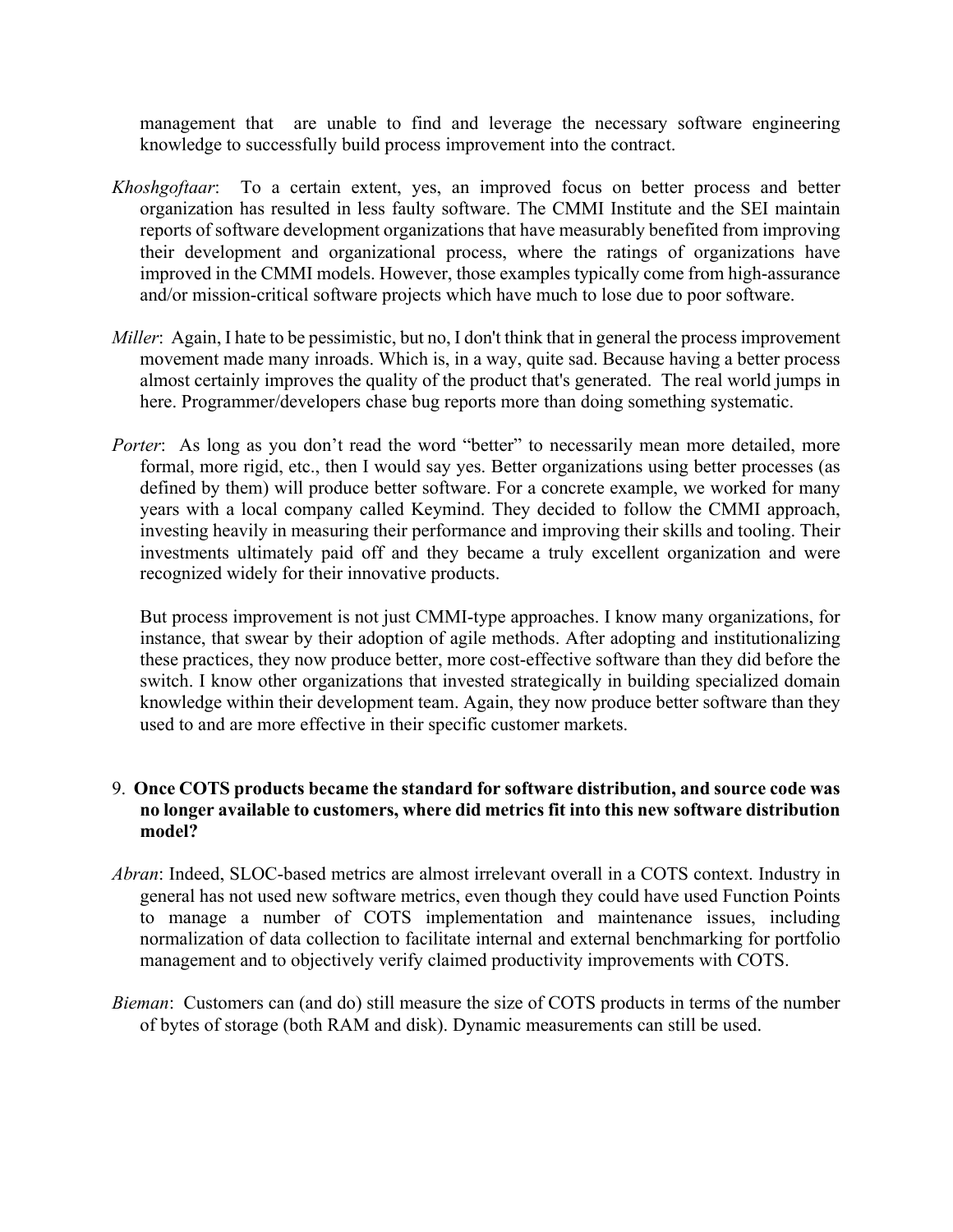- *Basili*: Good question. This changed the game for source code metrics and forced whole new processes to be developed to take COTS into the equation. It provides a good example of why metrics need to be defined for the context.
- *Chillarege*: The COTS and metrics connection is at best remote. It is poorly understood by certainly matured) can be allowed to deliver a service in society and claim it is not etc. Yet, the software industry has managed to escape all of these. It is only today, that the government and academia. It's a failure, that has gotten away in front of our eyes. In any mature engineering discipline, customers are protected against the failures of that engineering discipline, in one form or another. Software has managed to skirt this issues all along. No engineering method which has matured (and 50 years later, Software has accountable on key parameters that affect society: Reliability, Injury, Productivity, Safety, threat of software security (or lack of it) has finally caught attention. The initial run up on security was accepted after several embarrassing disclosures by large firms. Today, with its impact on politics, it has finally garnered more attention.Yet, the focus is mainly on protection and damage control and not on the fundamentals of the technical area or the technology.

 heard, albeit without the needed follow through of investment and action. Now, 20 years There is enough blame to go around all the stake holders. But, the largest one should be showered on the Academic community. For years, the technical communities that wielded the influence, such as programming languages, were critical of software engineering disciplines such as metrics and reliability that focused on behavioral aspects of programming. The consequence is that funding and generations of students and researchers were guided with priorities that ignored these very industry relevant areas. Today, those very purist disciplines that wielded influence have been commoditized and we have a dearth of technical effort in needed software engineering areas. I founded and headed the Center for Software Engineering at IBM Research and thus understand these dynamics only too well. The Center was unique in its day, and while it lived in the midst of the largest Computer Science department in the world it worked directly across the 50,000 software engineers sprawled that built products across IBM. My predictions, then was that Software Engineering, at large, will be sorry for the disposition that was held by the software technical community. Although a minority opinion then, IBM had the wisdom to let my opinion be later we are witnessing the consequences, that we, the collective technical society, chose. It could have been different. And it will be different in the future.

- *Khoshgoftaar*: Since source code is not available for COTS software, the evaluation metrics tend entities that conduct independent testing on COTS products and maintain data on the products relies heavily on COTS, for example, may maintain an internal quality check list against which to fall under categories of cost, return-on-investment, reliability, availability, and general black-box testing metrics. Often the development organization may rely on quality certifying quality and related features for acquisition teams to review. A development organization that all COTS products are measured.
- *Porter*: Metrics are not restricted to source code. In fact, organizations can and do define metrics over non-source code development artifacts, including requirements, user-visible display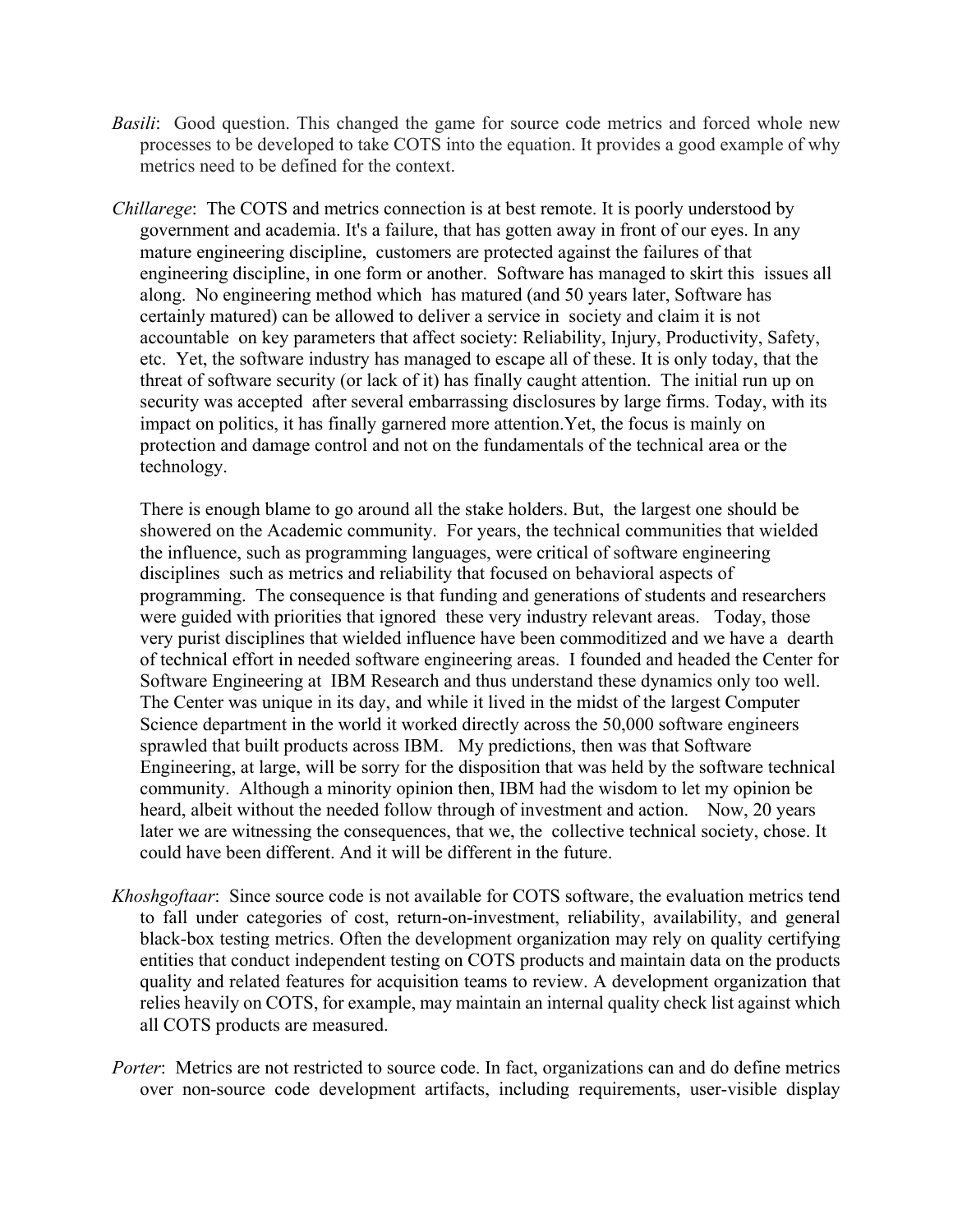screens, system resource files and more. The example of COTS is a good one. In some work we're doing for a large government organization, we've been very interested in metrics to help understand how much COTS customization this organization will need to perform.

 processes/activities, not just development of the glue-ware and integration of COTS components. For example, you also need to consider what it takes to learn the capabilities of the COTS products, to configure COTS components to satisfy requirements, to resolve issues with other interfacing development teams, and to enhance individual COTS products. Each of these activities requires significant effort, can cause great difficulty for a project, and are We looked at many measures and identified that you need to look at the COTS development usually not fully planned and allocated the effort needed to develop a project.

#### 10. **If you were to recommend 3 references to students or practitioners on the fundamentals of software metrics, what would they be?**

- Abran, *Software Metrics and Software Metrology*, John Wiley & Sons, 2010. John Wiley & Sons, 2010. (Abran, Bieman, Khoshgoftaar)
- • ISO 15939: *Software Measurement Process (*Abran*)*
- • ISBSG, Data collection questionnaire of the International Software Benchmarking Standards Group (www.isbsg.org) and related. (Abran)
- D.W. Hubbard, *How to Measure Anything: Finding the Value of Intangibles in Business*, John Wiley & Sons, 2010 (Bieman)
- N. Fenton and M. Neil, *Risk Assessment and Decision Analysis with Bayesian Networks*, CRC Press, 2012. (Bieman)
- • N. Fenton, J. Bieman. *Software metrics: a rigorous and practical approach*. CRC Press, 2014. (Khoshgoftaar)
- • J. Musa, *Software Reliability*, 1988 (Miller)
- M. H. Halstead, "Elements of Software Science," May 1977 (Miller)
- H. Hecht, "A Survey of Software Tools Usage," NBS 500-82 (NIST), 1981 (Miller)
- W. Humphrey, "Introduction to the Personal Software Process." Addison-Wesley, 1996. (Porter)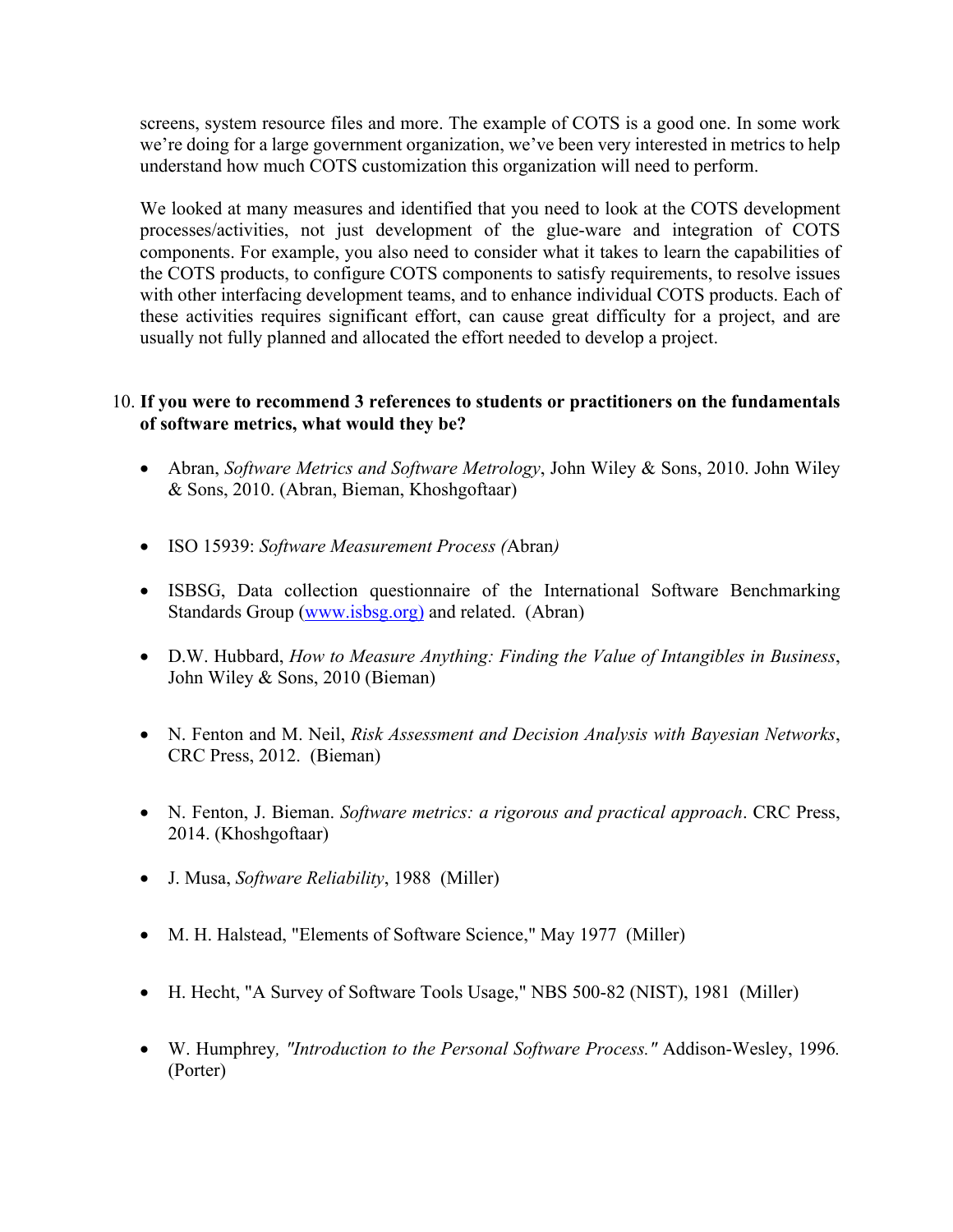- • R. B. Grady and D. L. Caswell*, Software Metrics: Establishing a Company-Wide Program.*  Prentice-Hall, 1987. (Porter)
- • T. Ball, Jung-min Kim, A.A. Porter and H.P. Siy, "If Your Version Control System Could  Talk...", *ICSE '97 Workshop on Modeling and Empirical Studies of Software Engineering*, May 1997. (Porter)
- van Solingen & Berghout, The Goal/Question/Metric Method, McGraw Hill, 1999. (Basili)
- V. Basili, M. Zelkowitz, F. McGarry, J. Page, S. Waligora, and R. Pajerski, Special Report: SEL Software Process-Improvement Program *IEEE Software*, vol. 12(6): 83-87, November 1995 (Basili)

#### 11. **Are current metrics cost effective? What aspects of software development are not being adequately addressed by metrics today, but could be? What are some fruitful areas for metrics research?**

 *Abran*: The key issue with software metrics is not cost, but whether or not they support decision making. There are many software metrics for the whole lifecycle, and many software tools for automated measurement, but metrics with terrible designs should be quickly dropped as measurement methods when the next generation of better-designed metrics becomes available.

 'Metrics' without analysis models or meaningful, context-specific data thresholds are useless. Individual organizations and industries must invest in building analysis models relevant to their contexts, and must collect historical data to bootstrap their own models and threshold values for decision making. The professional practices of metrics tool vendors, as well, need to improve considerably. At present, whatever metrics they propose in their tools are subject to their own interpretation, without any traceability to well-documented benchmarks or international standards.

 In my opinion, a considerable amount of research on software metrics is wrong-headed. I have seen too many research papers where researchers collect a large number of metrics on the sole basis that they are easily automated. Then, using whatever open-source data they can put their hands on, without verifying the underlying quality, they try to figure out which ones might lead to more accurate outcomes for whatever purpose. This all-too-common approach is more closely related to random searches than a sound and proven research methodology.

 *Bieman*: Most of the metrics used are relatively cheap to apply. However, misuse of metrics can add costs due to misdirecting developers. I'd like to see more research in two areas:

 Evaluations of the measurable benefits and costs of applying common design advice and process advice in terms of time to market, delivered faults, and maintainability. Evaluating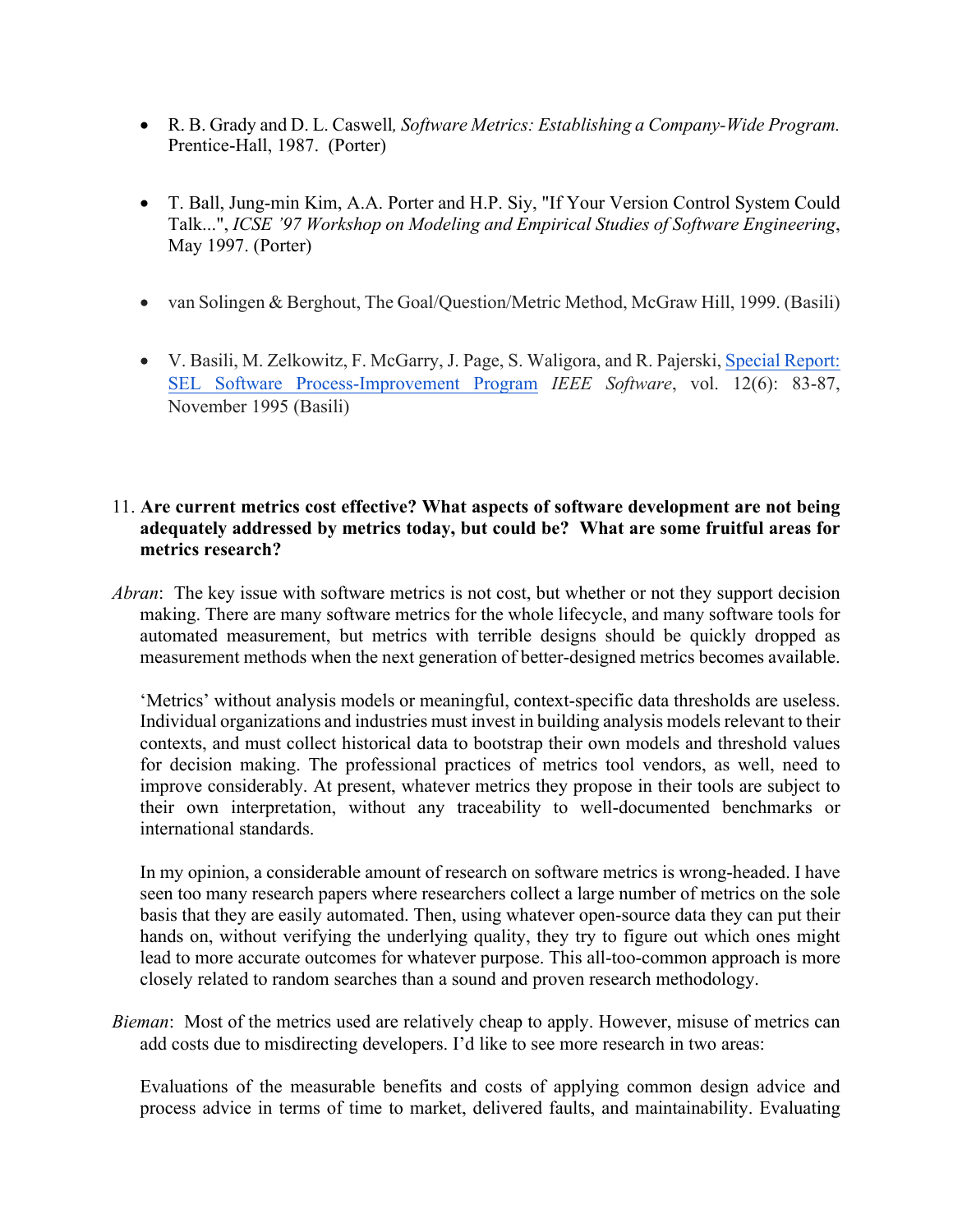maintainability may be the most difficult kind of study, as maintainability depends on external requests for repairs and new features.

 The use of Bayesian networks to build causal models for decision making under the inherent uncertainty involved in software development. Such models have the potential to evaluate alternative software process arrangements and observe likely outcomes in terms of delivered functionality, time to deliver, and product quality.

 *Chillarege*: Orthogonal Defect Classification is a concept I invented more than 25 years ago. It's based on a simple research finding that has deep consequences to all of software engineering metrics. It confounded me that the basic premise of software failures (and faults), were that they were treated as homogenous. I also did not understand just what they were counting. So I went up to the IBM Poughkeepsie lab, that was just up the road, and started studying the defect stream. Most of what I saw would not quite map itself into the models, and that got me thinking. I started fooling around with the data and discovered that sub-populations would behave very differently.

 ODC extracts the semantics contained in defects into four principal groups, and within each, it bins them into independent categories. This multi-dimensional categorical data behaves like eigenvalues in the software development process space, thus creating a new measurement system. A dozen different process measurements and evaluations can be performed with ODC data. It has changed how one performs root-cause-analysis, reducing the effort required by two orders of magnitude.

- *Khoshgoftaar*: In the larger scheme of things, current software metrics are generally cost effective. However, their extent of usage and role is dictated by project and organizational goals. An area of software development that could use further insight via measurements is human impact of software quality. Currently, this is generally measured via defects metrics and process metrics. insights. Another area that is beginning to be looked at is influence of Big Data analysis on An interdisciplinary focus between software engineering and psychology may yield useful existing software development practices.
- *Porter*: Cost-effectiveness is really context dependent. For many projects, for example, measuring line coverage during nightly automated testing is a no-brainer. However, I was recently talking with someone about an ultra large scale system they worked on for which capturing even basic line coverage information was actually infeasible. In addition, metrics will be more cost effective if the definition of the metrics and the process to gather these metrics are carefully designed so as to be cost effective. Unfortunately, many companies put together an ad hoc measurement plan and most do not take advantage of data automatically captured by development/test tools nor plan for automated preprocessing/compilation of related data for easier analyses.

 validating metrics over development models. Model-driven development approaches are increasingly finding their way into standard practice. As this trend continues, there'll be a need As for fruitful areas not fully studied today, I think there's a lot of room for defining and for metrics defined over these models.